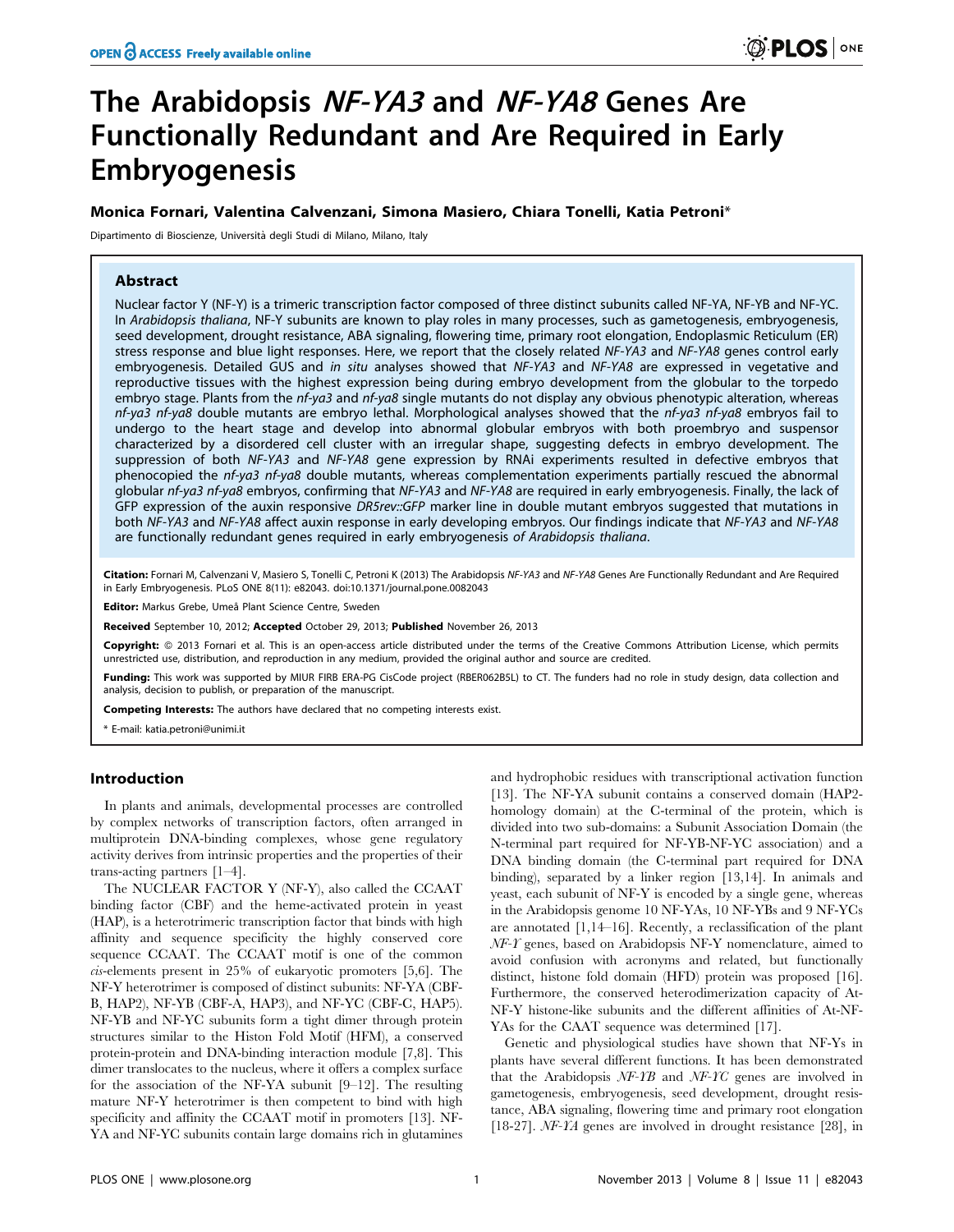Endoplasmic Reticulum (ER) stress response and in blue light and ABA responses with NF-YB and NF-YC [21,29].

Embryogenesis in higher plants is a developmental process divided into three distinct phases: morphogenesis, maturation phase and late embryogenesis [30,31]. During the morphogenesis phase, the basic body plan of the plant is established [32,33]. Following fertilization, the zygotic division generates a smaller apical and a larger basal cell. The apical cell divides vertically and generates a proembryo; the basal cell of the zygote divides transversely to produce the hypophysis and the extraembryonic suspensor [34]. Each cell derived from the apical cell divides periclinally to produce a 16-cell embryo (early globular stage). Then, the cells continue to undergo division producing 32-cell (midglobular stage) and 64-cell stage embryo (late globular stage); at this time cell division in the protoderm increases producing the cotyledon primordia and leads to the heart stage embryo. Then, after cell divisions and cells elongation, the embryo assumes an elongated shape, typical of the torpedo stage [35]. The embryo now enters into the maturation phase: the torpedo stage embryo elongates into a ''walking stick'' embryo, then the cotyledons grow and curve over forming the ''upturned-U'' embryo [35]. Finally, the late embryogenesis phase allows the fully developed embryo to enter a desiccated and metabolically quiescent state.

Developmental pathways are involved in the early events of embryo development and they are linked to apical-basal embryo axis establishment after zygote division. One involves the transcription factors WUSCHEL RELATED HOMEOBOX (WOX) WOX8, WOX9 and WOX2; mutations in the WOX genes determine defects in the zygote stage [36-39]. Another developmental pathway is auxin dependent. Auxin is a signalling hormone implicated in the establishment of the embryonic body axis [40] which undergoes polar transport mediated by asymmetric localization of specific cellular efflux carrier proteins, the PINFORMED (PIN) protein family [41,42]. Immediately after the zygote division, auxin is localized in the apical cell and then in the developing proembryo. At the 32-cell stage it undergoes a basal shift to the hypophysis and finally, at later stages of embryogenesis, is also concentrated in the tips of cotyledons and in the provascular strands [43]. It is known that interfering with auxin transport causes defects in the determination of the apical-basal poles during embryo development [43-45]. Axialization of the embryo requires also AUXIN RESPONSE FACTOR (ARF) genes: MONOPTEROS (MP)/AUXIN RESPONSE FACTOR 5 (ARF5) and its AUXIN/INDOLE-3- ACETIC ACID (AUX/IAA) inhibitor BODENLOS (BDL)/IAA12. It is known that mp and bdl embryos show defects in the embryonic axis [46,47].

In this paper, we present the functional characterization of At-NF-YA3 and At-NF-YA8, two members of the Arabidopsis NF-YA family, very closely related in the phylogenetic tree [1,15]. We show that NF-YA3 and NF-YA8 are expressed in vegetative and reproductive tissues, in particular during embryo development from globular to torpedo stage. Plants from single  $nf$ -ya3 and  $nf$ -ya8 mutants are similar to wild-type plants, whereas nf-ya3 nf-ya8 double mutants are embryo lethal. Nomarski microscopy analysis show that nf-ya3 nf-ya8 fail to undergo to the heart stage and develop into abnormal globular embryos with both proembryo and suspensor characterized by a disordered cell cluster with an irregular shape. Our data indicate that NF-YA3 and NF-YA8 are required in early embryogenesis.

## Materials and Methods

#### Plant materials and growth conditions

Wild-type Arabidopsis thaliana seeds (Col-O) and DR5rev::GFP [48] seeds were obtained from the Nottingham Arabidopsis Stock Centre, UK (NASC). The nf-ya3 (SAIL\_138\_E04 line) and nf-ya8 (SAIL\_759\_B07 line) T-DNA insertion mutants were found in the SAIL collection (http://signal.salk.edu/cgi-bin/tdnaexpress). Plants were grown in a  $22^{\circ}C \pm 2^{\circ}C$  temperature growth room under long-day conditions (14 h light/10 h dark) at a fluence rate of 100  $\mu$ E m<sup>-2</sup>s<sup>-1</sup> .

## In situ hybridization

Flowers and siliques of wild-type Arabidopsis plants were collected at various developmental stages and were fixed and embedded in Paraplast Plus embedding media as described by Can˜as et al. (1994). Digoxygenin-labeled antisense and sense RNA probes were generated by in vitro transcription according to the instructions of the DIG RNA Labeling Kit (SP6/T7; Roche, http://www.roche.com). cDNA used for probe transcription was synthetized by PCR with the following primers: a forward primer A3NoT7a (5'-GTTAGCCAGAGAGCCTTATTC-3') and a reverse primer containing a  $T7$  promoter adapter A3+T7a)  $(5'-$ TAATACGACTCACTATAGGGGTAATCGATGAAGCGAA-GAAG-3') for  $NF-YA3$ ; a forward primer A8NoT7-A2 (5'-GCTAATTGTTGCCTCTGAG-3') and a reverse primer containing a T7 promoter adapter A8+T7-a (5'-TAATACGACT- $CACTATAGGGGAATCCTGGTCCTGGAAAC-3'$  for  $NF-$ YA8. cDNA used for sense probe transcription was synthetized by PCR with the following primers: a forward primer containing a T7 promoter adapter A3T7S (5'-TAATACGACTCACTA-TAGGGGTTAGCCAGAGAGCCTTATTC-3') and a reverse primer A3noT7S (5'-GTAATCGATGAAGCGAAGAAG-3') for NF-YA3; a forward primer containing a T7 promoter adapter A8T7-S2 (5'-TAATACGACTCACTATAGGGGCTAATTGT-TGCCTCTGAG-3') and a reverse primer A8noT7S (5'-GAATCCTGGTCCTGGAAAC-3') for NF-YA8. Hybridization and immunological detection were performed as described previously [49]. The sections were mounted with a coverslip and subsequently observed using a Zeiss Axiophot D1 microscope equipped with differential interface contrast (DIC) optics. Images were captured on an Axiocam MRc5 camera (Zeiss) using the AXIOVISION program (version 5.0).

## Constructs and generation of transgenic lines

The  $pNF-YAS::GUS$  fusion was constructed from a 1995-bp genomic region upstream of the NF-YA3 start codon including the entire upstream intergenic region amplified by PCR with a forward primer containing a  $SaI$  restriction site at the 5' end (5'-GTCGACACGGCTTTGTAGAG-3') and a reverse primer containing a  $XbaI$  site at the 3' end  $(5'-TCTA-$ GAACGTCTTCCTTAACA-3'). The  $pNF-YAG::GUS$  fusion was constructed from a 1000-bp genomic region upstream of the NF-YA8 start codon including the upstream intergenic region and 49 bp of the 3' UTR of At1g17600 gene amplified by PCR with a forward primer containing a  $\textit{Sal}$  restriction site at the 5' end (5'-GTCGACGACTTAAACTGTGTGC-3') and a reverse primer containing a  $XbaI$  site at the 3'end (5'-TCTAGACAACAAT-TAGCTCTCT-3'). The PCR fragments were cloned in the pCR4-TOPO (Invitrogen), excised with SalI - XbaI and subcloned between the SalI - XbaI sites preceding the GUS gene in the binary vector pGPTV-Kan [50].

The constructs for 35S::NF-YA3 and 35S::NF-YA8 lines were obtained using the Gateway cloning system. NF-YA3 and NF-YA8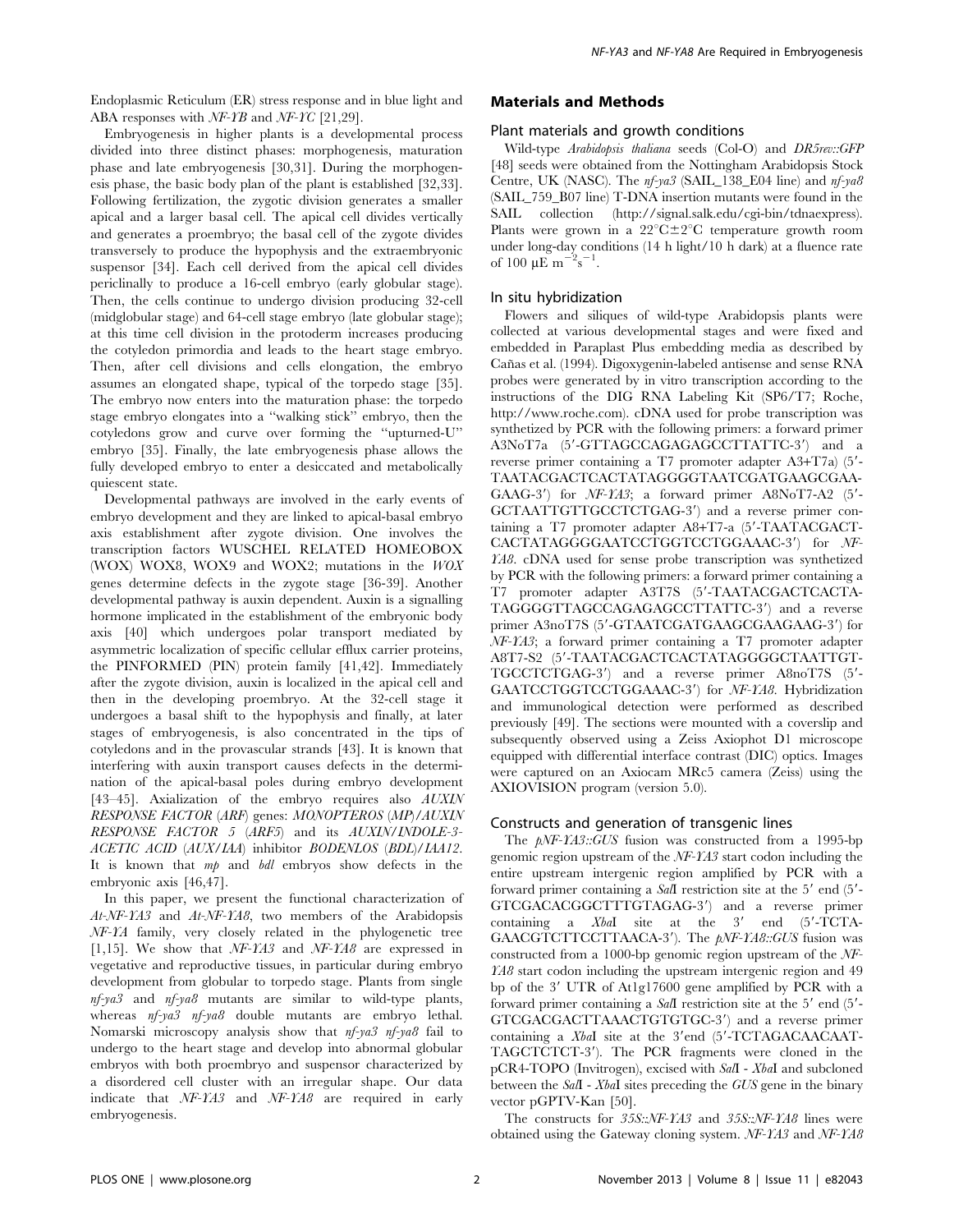cDNAs were amplified by PCR using the following primers: A3TH5 (5'-AATTCCAGCTGACCACCATGATGCATCAGA-TGTTGA-3') and A3TH3 (5'-GATCCCCGGGAATTGC-CATGTCAGATATGGACAGAG-3') for NF-YA3 and A8TH5 (5'- AATTCCAGCTGACCACCATGGATAAGAAAGTTTCA-T-3') and A8TH3 (5'-GATCCCCGGGAATTGCCATGTCA-GATATGGACAGAG-3') for  $NF-YAB$ . The PCR products were cloned in the binary vector in the pGD625 vector under the Cauliflower Mosaic Virus 35S promoter (35S) according to manufacturer instructions (Gateway, Invitrogen).

For the RNA interference (RNAi) construct, a 200-bp specific fragment for NF-YA8 that shared 80% of identity with NF-YA3 gene was amplified by PCR using the forward primer 8-3 RNAi F (5'-GCGTTAATCTCTTTGGACAC-3') in combination with the reverse primer 8-3 RNAi R (5'-AGTAGCAGCCAAGGAT-GACT  $-3'$ ). The fragment was placed in both orientations into the pFRH destination vector (derived from pFGC5941; NCBI accession number AY310901) under the control of the 35S promoter using the Gateway technology (Invitrogen). All the constructs were introduced into A. tumefaciens GV3101 [51].

The  $pNF-YAS::GUS$  and  $pNF-YAS::GUS$  constructs were then transferred to wild-type Col and the 35S::NF-YA3 and 35S::NF-YA8 constructs to nf-ya3/nf-ya3 NF-YA8/nf-ya8 plants by the floral dip method [52]. Homozygous  $T_3$  independent lines with a single T-DNA insertion were selected by segregation analysis on MS agar plates supplemented with 1% (w/v) sucrose containing 50  $\mu$ g ml<sup>-1</sup> kanamycin.

The RNAi construct was transferred to  $nf$ -ya3 and  $nf$ -ya8 single mutants and then  $T_1$  independent  $\mathit{RNAi::}\mathit{A3/A8}$  lines were selected on MS agar plates supplemented with  $1\%$  (w/v) sucrose containing 20  $\mu$ g ml<sup>-1</sup> hygromycin.

To analyse auxin response in nf-ya3 nf-ya8 embryos, plants nfya3/nf-ya3 NF-YA8/nf-ya8 used as females were crossed with the DR5rev::GFP marker line used as male. From the  $F_1$  progeny, plants nf-ya3/nf-ya3 NF-YA8/nf-ya8 were selected by PCR genotyping and self-fertilized. The resulting  $F_2$  plants were analysed by visual inspection of GFP signal in roots using an Olympus SZX12 stereomicroscope, in order to select those carrying the DR5rev::GFP construct, and then analysed by PCR genotyping to select those with  $nf$ -ya3/nf-ya3 NF-YA8/nf-ya8 genotype. Selected F<sub>2</sub> plants were then self-fertilized and the resulting  $F_3$  plants were analysed by visual inspection of GFP signal in root, in order to identify plants homozygous for the DR5rev::GFP construct.

#### GUS staining assay

For detection of GUS activity, vegetative tissues and flowers at different stages were incubated for 16 hr at  $37^{\circ}\text{C}$  in the GUS staining buffer (0.5 mg/ml X-glucuronic acid, 0.1% Triton X-100, and 0.5 mM ferrocyanidine in 100 mM phosphate buffer, pH 7). Longitudinally dissected siliques were fixed for 2 hr at  $-20^{\circ}$ C in 90% acetone and subsequently immersed in GUS staining buffer for 16 hr at  $37^{\circ}$ C. Vegetative tissues were cleared in 70% ethanol, flowers and siliques were cleared in a solution of chloral hydrate:glycerol:water (8:1:2, w:v:v). GUS staining in ovule, pollen and embryos at different stages was observed under Nomarski optics on a Zeiss Axio Imager.D1 microscope with a video camera Axiocam MRc5. GUS staining in other tissues was examined under a stereomicroscope  $LEICA^{\circledR}$  MZ6 and the GUS images were taken with  $LEICA^{\circledR}$  DC 500 camera.

#### Genotyping of mutants and transgenic plants by PCR

Genomic DNA was extracted from plants as previously described [53]. Wild-type alleles were amplified using the following primers: atACF3 (5'-CTCTGCAATCGTGTTTTG- GTT-3') and atACR1 (5'-GTTAGGCCAACAGGTAAACAG- $3'$ ) for the NF-YA3 allele and NF-YA8F2 (5'-CTTTGACAGA-CACATGTATCATCAA-3') and NF-YA8R2 (5'-TGGCT-GCTACTTCGCTTATTAGC-3') for the NF-YA8 allele. The nf-ya3 and nf-ya8 mutant alleles were amplified using the following primers: the T-DNA left border-specific primer LB3 (5'-TAG-CATCTGAATTTCATAACCAATCTCGATACAC-3') together with the NF-YA3-specific primers atACR1 for the nf-ya3 allele or with the NF-YA8-specific primer NF-YA8R2 for the nf-ya8 allele.

The presence of the complementation constructs was verified by PCR with a forward primer 35S (5'-TCTAGACAA-GACCCTTCCTC -3') in combination with the reverse primer atACR1 for the 35S::NF-YA3 construct or with the reverse primer NF-YA8R2 for the 35S::NF-YA8 construct.

#### Whole mount preparation and confocal laser scanning

Whole mount embryos were prepared by clearing siliques at different stages of  $n f$ -ya3/nf-ya3 NF-YA8/nf-ya8 plants in chloral hydrate:glycerol:water solution (8:1:2, w:v:v). Siliques were dissected under the stereomicroscope and observed under Nomarski optics. Confocal laser scanning microscopy was performed on embryos collected from nf-ya3/nf-ya3 NF-YA8/nf $ya8$  plants homozygous for the DR5rev::GFP construct using Leica TCS SP5 AOBS and DMI 6000 CS microscope.

#### Semi-quantitative RT-PCR analysis

Total RNA was isolated [54] from developing siliques of nf-ya3 and nf-ya8 plants and of 35S::NF-YA3 and 35S::NF-YA8 overexpression lines as previously described [14]. Approximately  $5 \mu$ g were reverse-transcribed using RT Superscript II (Invitrogen) and an oligo dT, as previously described [55]. After first strand cDNA synthesis, samples were diluted 50 times and used as templates for semi-quantitative RT-PCR, with NF-YA3-specific primers atACF2 (5'-ATCTTATACTGAAGTTGCTAGTAG-3') and atACR2 (5'-TTCTGCAGCATATGAGCTTCGA-3') and NF-YA8specific primers NF-YA8F2 and NF-YA8R2. ACTIN2 specific primers, ACT2-F (5'-TGCTTCTCCATTTGTTTGTTTC-3') and ACT2-R (5'-GGCATCAATTCGATCACTCA-3') were used as a control of cDNA concentration. The amplifications were carried out within linear ranges (25 cycles). The PCR products were transferred onto Hybond N+ nylon membranes (Amersham) and hybridized with gene-specific probes labelled using the DIG-High Prime kit (Roche).

#### Quantitative real-time RT-PCR analysis

Total RNA was isolated from siliques of the RNAi::A3/A8 transgenic plants and the cDNA was synthesized as above. Quantitative real-time RT-PCR of NF-YA3 and NF-YA8 was performed using SYBRGreen with the Cfx96TM BioRad® Real Time system in a final volume of 20  $\mu$ l containing 5  $\mu$ l of 50-fold diluted cDNA,  $0.25-0.4 \mu M$  of each primer and 10  $\mu$ l of 2X SOS  $\mathrm{Fast}^\mathrm{TM}$  EVA-Green® Supermix (BioRad Laboratories, Hercules, CA, USA).

Analysis of NF-YA3 and NF-YA8 expression in RNAi::A3/A8 lines was performed using NF-YA3-specific primers NFYA3\_RT-F and NFYA3\_RT-R and NF-YA8-specific primers NFYA8\_RT-F  $(5^{\prime}$  -CACACACCATTTCTCTGTCCA-3 $^{\prime})$  and NFYA8\_RT-R (5'- TTGAAGCTTGAAGGTTTTTGG -3'). ACTIN2 and RCE1 were used as the reference genes. Specific primers for ACTIN2 gene are ACT2 F and ACT2 R (see above), for RCE1we used RT 147 (5'-CTGTTCACGGAACCCAATTC-3') and RT 148 (5'-GGAAAAAGGTCTGACCGACA-3') [56].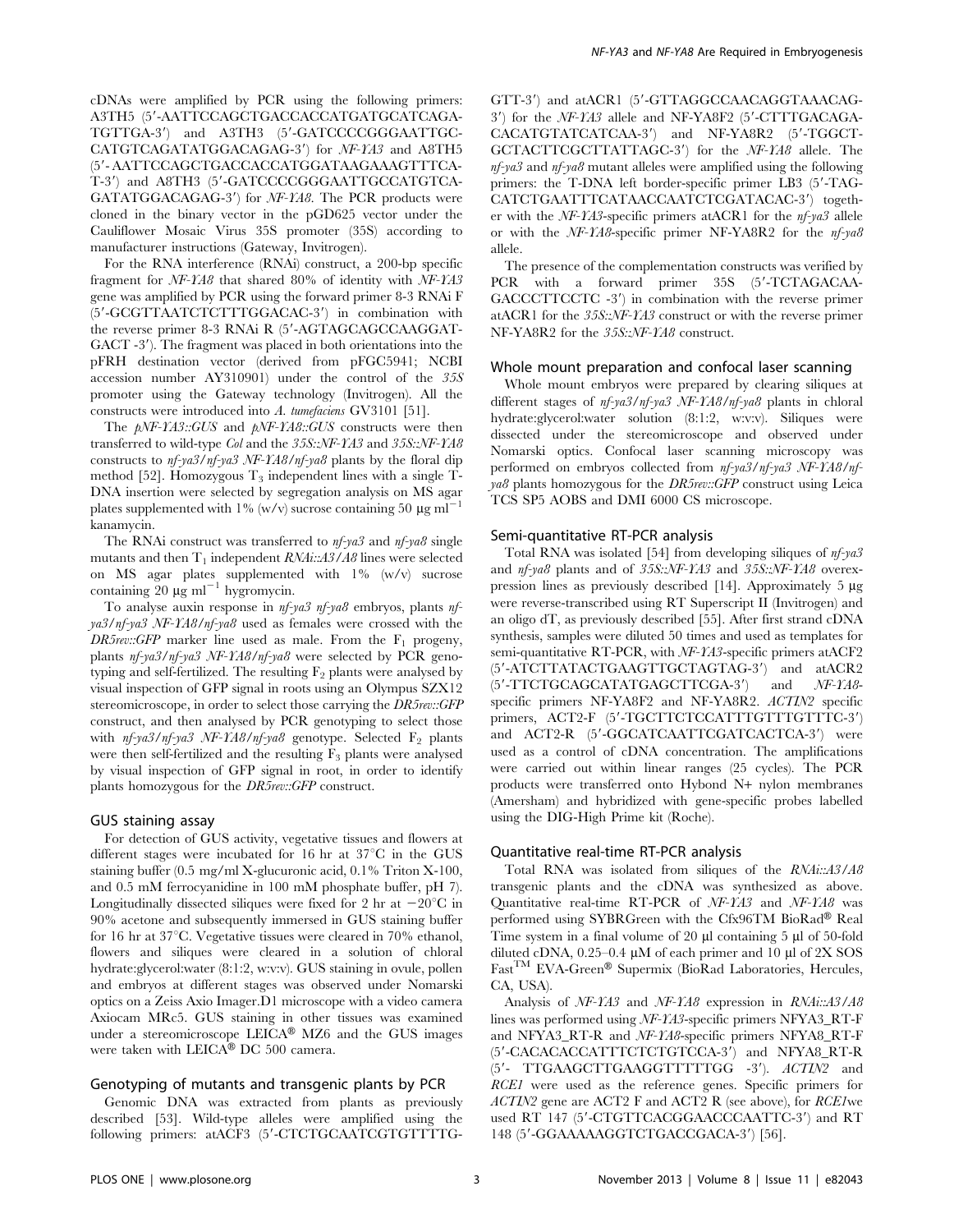Relative quantification was analysed using  $iC \text{vcler}^{\text{TM}}$  iO Optical System Software version 3.0a (BioRad Laboratories). The protocol used was as follows:  $95^{\circ}$ C for 2 min, 55 cycles of  $95^{\circ}$ C for 15 s,  $60^{\circ}$ C for 30 s. A melt curve analysis was performed following every run to ensure a single amplified product for every reaction (from 55 $\mathrm{^{\circ}C}$  to 95 $\mathrm{^{\circ}C}$ , increment 0.5 $\mathrm{^{\circ}C}$  for 10 sec).

Relative quantification of the target RNA expression level was performed using the comparative Ct method (User Bulletin 2, ABI PRISM7700 Sequence Detection System, December 1997; Perkin Elmer Applied Biosystems) in which the differences in the Ct (threshold cycle) for the target RNA and endogenous control RNA, called  $\Delta$ Ct, were calculated to normalise for the differences in the total amount of cDNA present in each reaction and the efficiency of the reverse transcription. Finally, the target RNA expression level was obtained from the equation  $2^{-\Delta\Delta Ct}$  and expressed relative to a calibrator (wild-type siliques). Standard errors of  $\Delta\Delta$ Ct values were obtained from measurements performed in triplicate.

#### Results

# The duplicated genes NF-YA3 and NF-YA8 have similar expression patterns

Previous expression analyses showed that the NF-YA3 and NF-YA8 genes are both expressed in vegetative and reproductive tissues during flower and seed development [14,15]. Furthermore, NF-YA3 and NF-YA8 share a high sequence similarity. Overall, they are 62% identical at the amino acid level, with 93% identity shared between their conserved domain (HAP2-homology domain) at the C-terminal of the protein. Analysis of their chromosomal locations revealed that they lie within a relatively recent segmental duplicated region of the Arabidopsis genome [57], which is proposed to have occurred prior to the Arabidopsis-Brassica split (12–20 Mya) [58]. In order to characterize the NF-YA3 and NF-YA8 genes in Arabidopsis, we first analysed in detail their expression pattern in different organs and developmental stages. To this purpose, we obtained transgenic plants carrying a 1995 bp genomic region upstream of NF-YA3 start codon fused to the GUS reporter gene (pNF-YA3::GUS) and plants carrying a 1000 bp genomic region upstream of NF-YA8 start codon fused to the GUS reporter gene (pNF-YA8::GUS). In total, 7 independent transgenic lines for the  $pNF-YAS::GUS$  construct and 6 for the  $pNF-$ YA8::GUS construct were analysed. For both constructs, five transgenics showed similar GUS expression patterns in vegetative and reproductive tissues (Fig. 1). In particular, a similar GUS staining was detected in rosette leaves, which showed high signal in midrib, hydathodes and trichomes (Fig. 1 A,a). GUS staining was also observed in cauline leaves (Fig. 1 B,b), in roots (Fig. 1 D,d), in all flower organs (Fig. 1 E,e) and in siliques (Fig. 1 F,f). In axils of stem branches, NF-YA8 was more expressed than NF-YA3 (Fig. 1 C,c). Detailed analyses of GUS expression in reproductive organs revealed similar expression of NF-YA3 and NF-YA8 in anthers and in pollen grains at floral stage 8 according to Bowman, 1994 (Fig. 1 G,g), whereas in subsequent stages the signal was in filaments of anthers, but not in mature pollen grains (data not shown). GUS staining was detected in ovules at all developmental stages (Fig. 1 H–K and h–k). After fertilization, there was a low GUS signal level for both constructs in the embryo at the 2–4 cell stage (Fig. 1 L,l), then the signal increased and was high from the globular to the torpedo stages (Fig. 1 M–P and m–p), after which GUS staining decreased (Fig. 1 Q,q).

To further investigate the temporal and spatial expression profile of NF-YA3 and NF-YA8 during flower and seed development, we performed in situ hybridization analyses on developing flowers and siliques (Fig. 2). Similar weak hybridization signals were observed during ovule and pollen development. NF-YA3 and  $NF$ -YA8 were both expressed in the placenta (Fig.2 A,F), in the ovule primordia and in the septum (Fig. 2 B,G) and in subsequent stages of ovule development (Fig. 2 C–E and H–J). In addition,  $NF$ -YA8 was also expressed in carpels (Fig. 2 F,H). Both genes were expressed in anthers at floral stage 8 (Bowman,1994) (Fig. 2 A,F), in tetrads of microspores (Fig. 2 B,G), in developing pollen grains and in tapetum (Fig. 2 C,H). However, no expression was observed in mature pollen grains (Fig. 2 D,I). The NF-YA3 and NF-YA8 transcripts were also detected during embryo development. In situ analysis revealed a low signal for both genes in the embryo at the early globular stage (Fig. 2 K,Q). The expression level increased in the globular stage (Fig. 2 L,R) and was high until the torpedo stage (Fig. 2 M–O and S–U); in particular, in these stages, NF-YA3 and NF-YA8 were expressed both in embryo and in endosperm cells. In the cotyledon stage (Fig. 2 P,V), the expression decreased and was restricted to the embryo. Similar hybridization experiments performed with NF-YA3 and NF-YA8 sense probes on developing flowers and seeds gave no signal (Figure S1).

Overall, the in situ analyses essentially confirmed the results obtained by the GUS expression analysis and showed that NF-YA3 and NF-YA8 have an overlapping expression profile, with high levels of transcript in the embryo from globular to torpedo stages. Furthermore, these expression analyses make them strong candidates for being functionally redundant during embryo development.

# Isolation and characterization of T-DNA insertional mutants in the NF-YA3 and NF-YA8 genes

To determine the function of the Arabidopsis NF-YA3 and NF-YA8 genes, we undertook a reverse genetic approach and isolated T-DNA mutant alleles for both NF-YA3 and NF-YA8.

We identified one T-DNA insertion line in NF-YA3 in the SAIL collection. Sequencing of PCR products obtained from the T-DNA/gene junctions revealed that nf-ya3 carries a T-DNA element located 107 bp upstream of the start codon  $(SAIL_138_E04)$  corresponding to the intron of the  $5'$  untranslated region  $(5' UTR)$  (Fig. 3 A). Both the T-DNA/gene junctions could be amplified with the left border primer, implying that two or more T-DNAs had inserted into this locus as tandem inverted repeats. RT-PCR analysis showed a strong reduction of NF-YA3 transcript levels in nf-ya3 developing siliques compared to wildtype (Fig. 3 B). However, there were no obvious morphological alterations in nf-ya3 mutants and genotypic analysis of 247 progeny plants from NF-YA3/nf-ya3 heterozygotes revealed that the genotypic ratios were not statistically different from the 1:2:1 expected ratios (69:110:68,  $\chi^2$  = 2.96, 0.25>P value>0.1).

One insertional mutant in NF-YA8 was found in the SAIL collection (SAIL\_759\_B07). Genomic PCR and sequencing of T-DNA/gene junctions revealed that a T-DNA had inserted 1049 bp downstream of the NF-YA8 start codon in the linker region of the conserved domain between the two sub-domains (Subunit Association Domain and DNA binding domain).

Furthermore, sequencing of NF-YA8 T-DNA flanking regions also showed a duplicated genomic region of 54 bp close to the RB border (corresponding to the sequence comprised between position +1050 bp and +1104 bp from the start codon) (Fig. 3 A). RT-PCR analysis showed that the NF-YA8 transcript was absent in nf-ya8 homozygous developing siliques (Fig. 3 B). However, the knock-out mutation of NF-YA8 did not cause any obvious morphological defect and the segregation analysis of 158 progeny plants from NF-YA8/nf-ya8 heterozygotes showed a normal genotypic 1:2:1 ratio (51:69:38,  $\chi^2$  = 4.67, P value ≈0.1).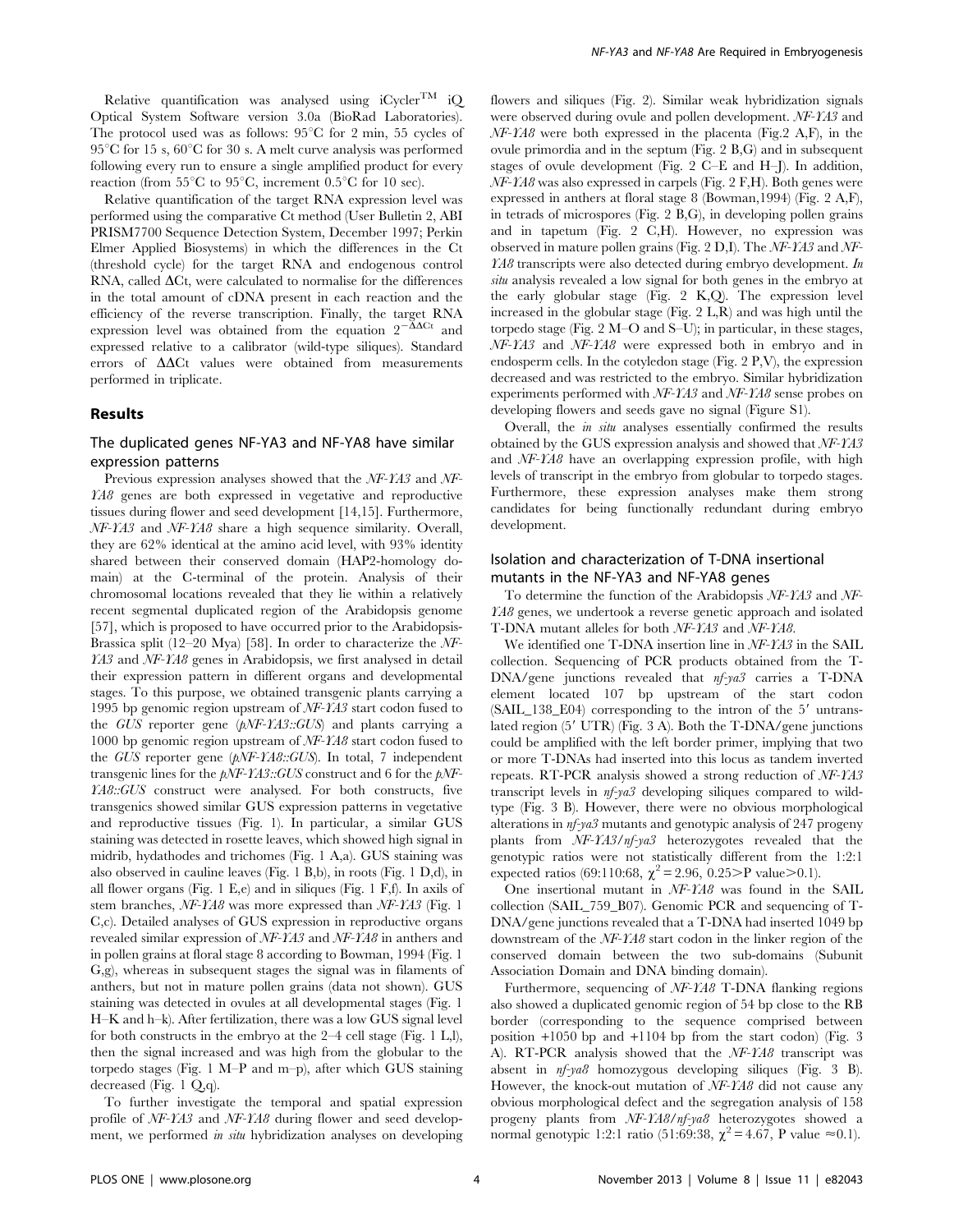

Figure 1. GUS staining in pNF-YA3::GUS and pNF-YA8::GUS plants. In capital letters GUS staining in pNF-YA3::GUS plants; in small letters GUS staining in pNF-YA8::GUS plants. GUS staining in vegetative and reproductive tissues: in rosette leaves (A and a), in cauline leaves (B and b), in axils of stem branches (C and c), in roots (D and d), in flowers (E and e) and in siliques (F and f). (G and g) GUS staining in anthers at 8 floral stage. (H–K and h– k) GUS staining in the different stages of ovule development. (H and h) ovule primordia of flower at stage 9–10, (I and i) developing ovules of flower at stage 11, (J and j) ovule of flower at stage 12 and (K and k) mature ovule of flower at stage 13. (L–Q and l–q) GUS staining during seed development. (L and l) Embryo at 2–4 cell stage, (M and m) globular, (N and n) mid-heart, (O and o) late-heart, (P and p) torpedo and (Q and q) mature embryo. Stages of flower development are according to Bowman, 1994. Insets in A, a show higher magnification of trichomes. Abbreviations: h, hydathodes. Bars in (A) to (C), (a) to (c) and (E), (F), (e), (f) = 250 µm; bars in (G) to (K) and (g) to (k) = 20 µm; bars in (D) and (d), (L) to (Q) and (l) to  $(a) = 50$  um.

doi:10.1371/journal.pone.0082043.g001

## Double mutants nf-ya3 nf-ya8 are embryo-defective

Since characterization of  $nf$ -ya3 and  $nf$ -ya8 single mutants did not show any phenotypic defect, in order to verify whether NF-YA3 and NF-YA8 were redundant genes, we aimed to generate a nf-ya3 nf-ya8 double mutant. Therefore, a cross was made between nf-ya3 and nf-ya8 homozygous plants. The resulting double heterozygous F1 plants were self-fertilized and the F2 progeny plants analysed in order to select the double mutants expected at 1/16 frequency. PCR genotyping of 81 F2 progeny plants, however, did not identify any  $nf$ -ya3 nf-ya8 double mutants. To increase the expected frequency of recovering plants with the double mutant genotype, F3 progeny from plants that were

homozygous for the  $nf$ -ya3 mutation and heterozygous for the  $nf$ - $\gamma a\beta$  mutation were analyzed. One quarter of the progeny from these plants was expected to be double mutants. However, genotyping of 344 F3 individuals derived from a nf-ya3/nf-ya3 NF-YA8/nf-ya8 plant failed to identify any double mutant (Table 1). In addition, the observed ratio between the other genotypic classes (217:127, Table 1) was consistent with a 2:1 ratio ( $\chi^2$  = 1.986,  $0.2$ >P> $0.1$ ). These results suggest that double mutants are embryo lethal and the presence of only one copy of NF-YA3 or NF-YA8 is sufficient to result in normal embryo development.

Siliques of 17 plants  $nf$ -ya3/nf-ya3 NF-YA8/nf-ya8 and siliques of 10 plants nf-ya3/nf-ya3 NF-YA8/NF-YA8, among F3 progeny, were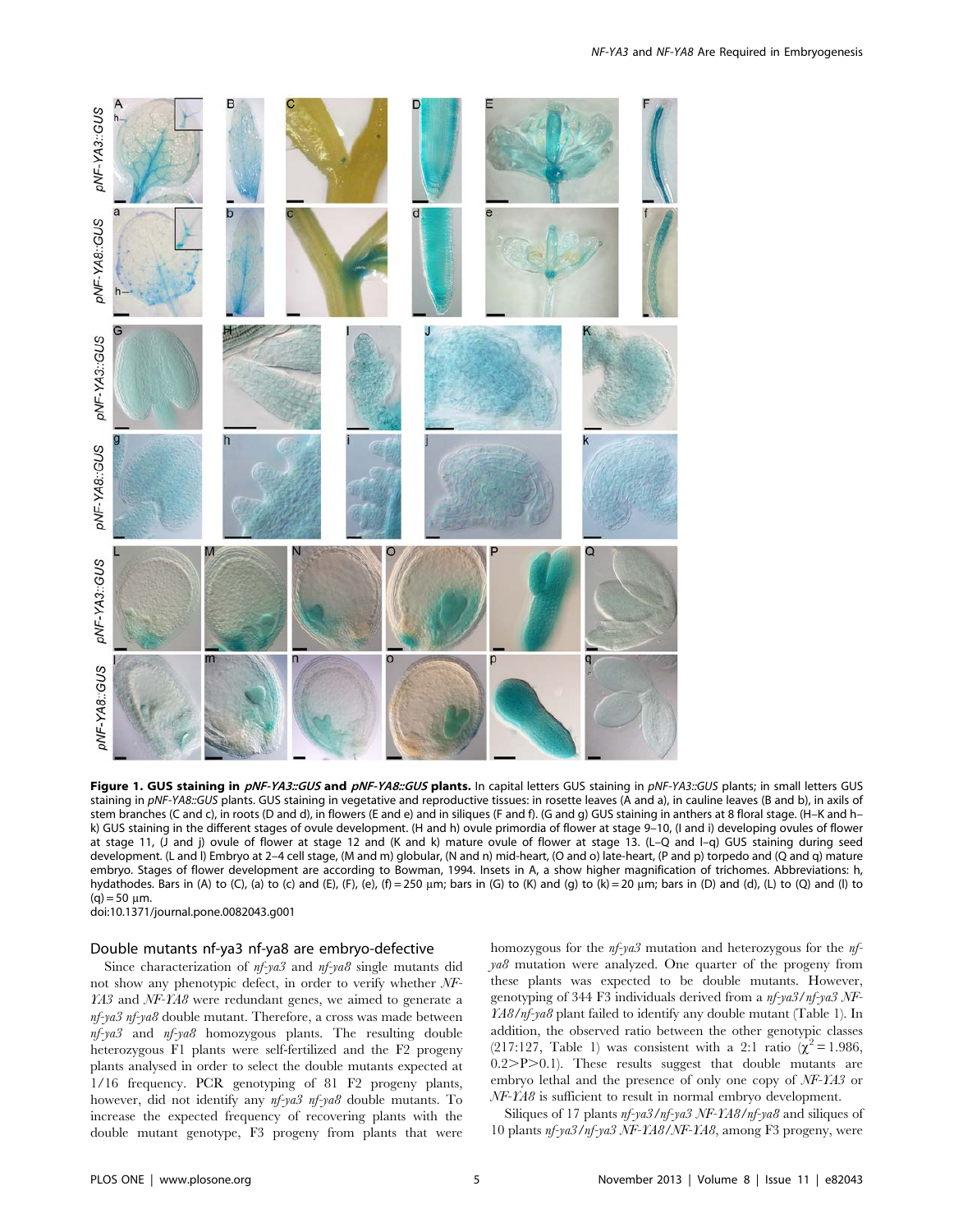

Figure 2. In situ analyses of NF-YA3 and NF-YA8 expression in developing flower and seed. Longitudinal sections of developing flowers, showing NF-YA3 (A-E) and NF-YA8 (F–J) expression in flower at stage 8 (A,F), in flower at stage 9 (B,G), stage 11 (C,H), 12 (D,I) and stage 13 (E,J). Stages of flower development are according to Bowman, 1994. Longitudinal sections of developing seeds, showing NF-YA3 (K–P) and NF-YA8 (Q–V) expression in different stages of embryo development: (K,Q) embryo at early globular stage, (L,R) globular, (M,S) mid-heart, (N,T) late-heart, (O,U) torpedo and (P,V) cotyledon stage. Arrows indicate endosperm cells. Abbreviations: p, placenta; c, carpel; op, ovule primordia; o, ovule; a, anther; tm, tetrad of microspores; pg, pollen grains; t, tapetum. Bars = 50  $\mu$ m. doi:10.1371/journal.pone.0082043.g002

analysed phenotypically. For each plant, 10 siliques were collected and observed. Siliques obtained from the nf-ya3/nf-ya3 NF-YA8/nfya8 plants contained white-colored arrested seeds (Fig. 4). We found 546 arrested seeds out of 2272 seeds analysed, corresponding to a percentage of 24.03%, that is not statistically different from the expected 25% corresponding to the nf-ya3/nf-ya3 nf-ya8/ *nf-ya8* genotypic class ( $\chi^2$  = 1.136, 0.5>P>0.2) (Table 2). On the contrary, in siliques obtained from nf-ya3/nf-ya3 NF-YA8/NF-YA8 plants, we found a percentage of arrested seeds (0.095%,  $n = 3163$ ), which is comparable to those observed in wild-type siliques  $(0.099\%, n = 1008)$  (Fig. 4). Therefore, these data indicate that there is a cosegregation between the genotypic class nf-ya3/nfya3 nf-ya8/nf-ya8 and the phenotype of arrested seeds.

# NF-YA3 and NF-YA8 control the suspensor and embryo proper development

To determine the developmental origin of the embryo lethality, we analyzed whole-mount preparations of developing siliques after self-fertilization of nf-ya3/nf-ya3 NF-YA8/nf-ya8 mutant plants. In particular, our aim was to identify the precise stage of embryo development which is impaired in nf-ya3 nf-ya8 double mutants. Morphological characterization of developing siliques confirmed the presence of abnormal embryos (Fig. 5). Until 4-cell stage, the mutant embryos were normal (Fig. 5 A,B), whereas phenotypic deviations from the wild-type were first identified in embryos at the 8-cell stage, when the double mutant embryos presented a delay in cell divisions (Fig. 5 C,D). Embryos at 32-cell stage showed a hypophysis cell (uppermost region of the suspensor) with a longitudinal, instead of a transversal, division plan as found in wild-type and an abnormal number of proembryo cells caused by defects in cell division plans (Fig. 5 E,F). Afterwards, double mutant failed to undergo to the heart stage; in particular, the embryos proceeded extremely slowly and abnormally through the other stages of development (Fig. 5 G–N), and only very late in development they became an abnormal globular mass with proembryos and suspensors characterized by a disordered cell cluster with an irregular shape (Fig. 5 P,R). These data suggest that mutations in NF-YA3 and NF-YA8 compromise embryo development pattern and, in particular, they are required for both suspensor and embryo proper development and embryo survival.

# RNAi suppression of NF-YA3 and NF-YA8 causes embryonic defects

A post-transcriptional silencing approach mediated by RNA interference (RNAi) was carried out to verify whether the embryo lethal phenotype is due to the mutations in both NF-YA3 and NF-YA8 genes. A 200-bp specific fragment for NF-YA8 that shared 80% of identity only with NF-YA3 was used to suppress the NF-YA3 and NF-YA8 gene expression at the same time. Single mutants nf-ya3 and nf-ya8 were transformed with the RNAi construct specific for NF-YA3 and NF-YA8 under the control of the 35S promoter and T<sub>1</sub> primary transformants were recovered on hygromycin selection. Four out of 51  $T_1$  nf-ya3 RNAi::A3/A8 transgenic lines and four out of 49 T1 nf-ya8 RNAi::A3/A8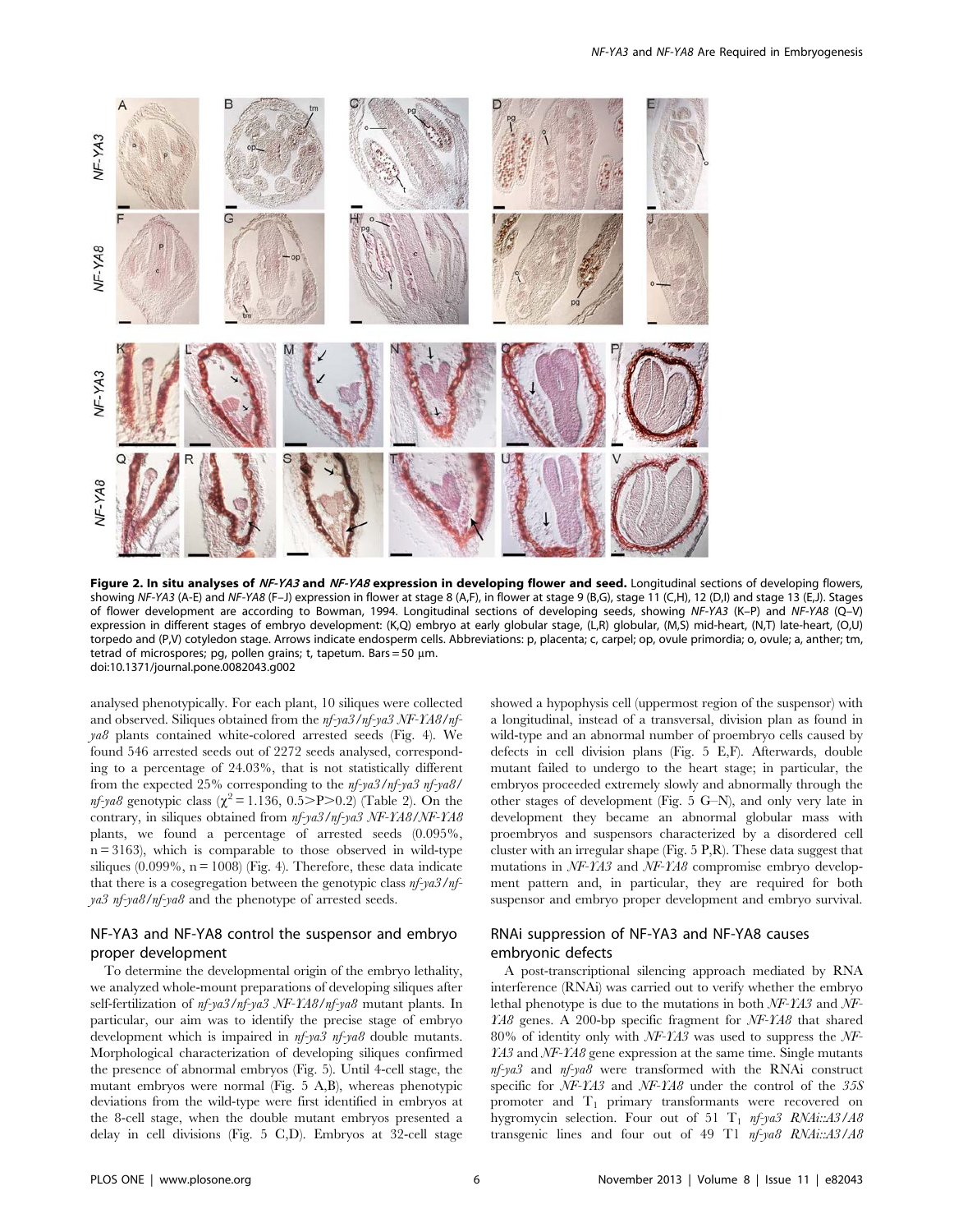

Figure 3. Structure of the T-DNA insertional mutants and semiquantitative RT-PCR analyses. A) Schematic representation of the NF-YA3 and NF-YA8 genes. Position of the T-DNA insertion sites for nfya3 and nf-ya8 mutant alleles are indicated. Exons are boxed and lines between boxes represent introns. White boxes correspond to coding sequence exons, black boxes correspond to 5' UTR and 3'UTR. LB, left border; RB, right border. As determined by sequencing of the T-DNA/ gene junctions, the duplicated genomic region of 54 nucleotides in the nf-ya8 mutant allele is shown. The highly conserved domain, composed by Subunit Association Domain (SAD) and DNA binding domain (BD) and the linker region (lined box), is indicated. B) RT-PCR of NF-YA3 and NF-YA8 transcript in nf-ya3 and nf-ya8 mutants. Total RNA was extracted from developing siliques of wild-type and mutant plants and analyzed by RT-PCR. All cDNA samples were standardized using a set of primers specific for the ACTIN 2 (ACT2) gene. doi:10.1371/journal.pone.0082043.g003

transgenic lines produced defective  $T_2$  seeds. More specifically,  $T_1$ plants from nf-ya3 RNAi::A3/A8 lines segregated 5.36%, 18.18%, 17% and 24.78% arrested T2 seeds and T1 plants from nf-ya8 RNAi::A3/A8 lines segregated 6.9%, 17.13%, 24% and 26% arrested T2 seeds. Although the RNAi::A3/A8 construct was incompletely penetrant, these results suggest that NF-YA3 and

| <b>Table 1.</b> Segregation analysis of F3 progeny from nf-ya3/nf- |  |  |
|--------------------------------------------------------------------|--|--|
| ya3 NF-YA8/nf-ya8 plants.                                          |  |  |

| Progeny genotype            | Observed/<br>expected | Observed/expected<br>(%) |
|-----------------------------|-----------------------|--------------------------|
| nf-ya3/nf-ya3 NF-YA8/NF-YA8 | 127/86.25             | 36.92/25                 |
| nf-ya3/nf-ya3 NF-YA8/nf-ya8 | 217/172.5             | 63.08/50                 |
| nf-ya3/nf-ya3 nf-ya8/nf-ya8 | 0/86.25               | 0/25                     |
| Total                       | 344/344               | 100/100                  |
| value <sup>a</sup>          | 0.2 > P > 0.1         |                          |

<sup>a</sup>Chi-square test for a 2:1 segregation hypothesis.

doi:10.1371/journal.pone.0082043.t001

 $\mathbf{I}$ 

NF-YA8 are required for embryo development. In particular, the analysis of 10 cleared siliques collected at 10 DAP (Days After Pollination) of  $nf$ -ya3 RNAi::A3/A8 line (24.78% of arrested seeds) and nf-ya8 RNAi::A3/A8 line (26% of arrested seeds) showed that in the defective seeds the embryos phenocopied the nf-ya3 nf-ya8 double mutants: the embryos proper and the suspensors were characterized by aberrant division patterns resulting in defects in the apical and basal domains (Fig. 6 A). To confirm that abnormal embryo development resulted from silencing of both NF-YA3 and NF-YA8 genes, we analyzed NF-YA3 and NF-YA8 RNA levels in the transgenic siliques by quantitative real-time RT-PCR using specific primers for the NF-YA3 and NF-YA8 genes. Our results indicated that siliques of nf-ya8 RNAi::A3/A8 lines displaying embryos with the mutant phenotype possessed undetectable levels of NFY-A3 and NF-YA8 and siliques of nf-ya3 RNAi::A3/A8 line possessed a low level of NF-YA8 and an undetectable level of NF- $YA3$  (Fig. 6 B). Despite both NF-YA3 and NF-YA8 were essentially undetectable in seeds of these RNAi lines, no post-embryonic phenotypes, such as aberrant seedlings, or other phenotypic alterations in plant development were observed in  $T_2$  plants. Together, these results suggest that concurrent suppression and reduction of NF-YA3 and NF-YA8 gene expression induced defects in the embryo development.

# Partial rescue of nf-ya3 nf-ya8 mutant phenotype by complementation

To further demonstrate that the embryo-lethal phenotype is determined by the loss of activity of NF-YA3 and NF-YA8, a complementation experiment was performed. Plants nf-ya3/nf-ya3 NF-YA8/nf-ya8 were transformed with a construct carrying the coding sequence (CDS) of NF-YA3 or with a construct with the coding sequence of NF-YA8 driven by a 35S promoter (35S::



Figure 4. Phenotypic analysis of nf-ya3/nf-ya3 NF-YA8/nf-ya8 siliques. A) Siliques of wild-type plants with normal seeds. B) Siliques of nf-ya3/nf-ya3 NF-YA8/nf-ya8 mutant plants with arrested seeds (arrow). Bar =  $500 \mu m$ .

doi:10.1371/journal.pone.0082043.g004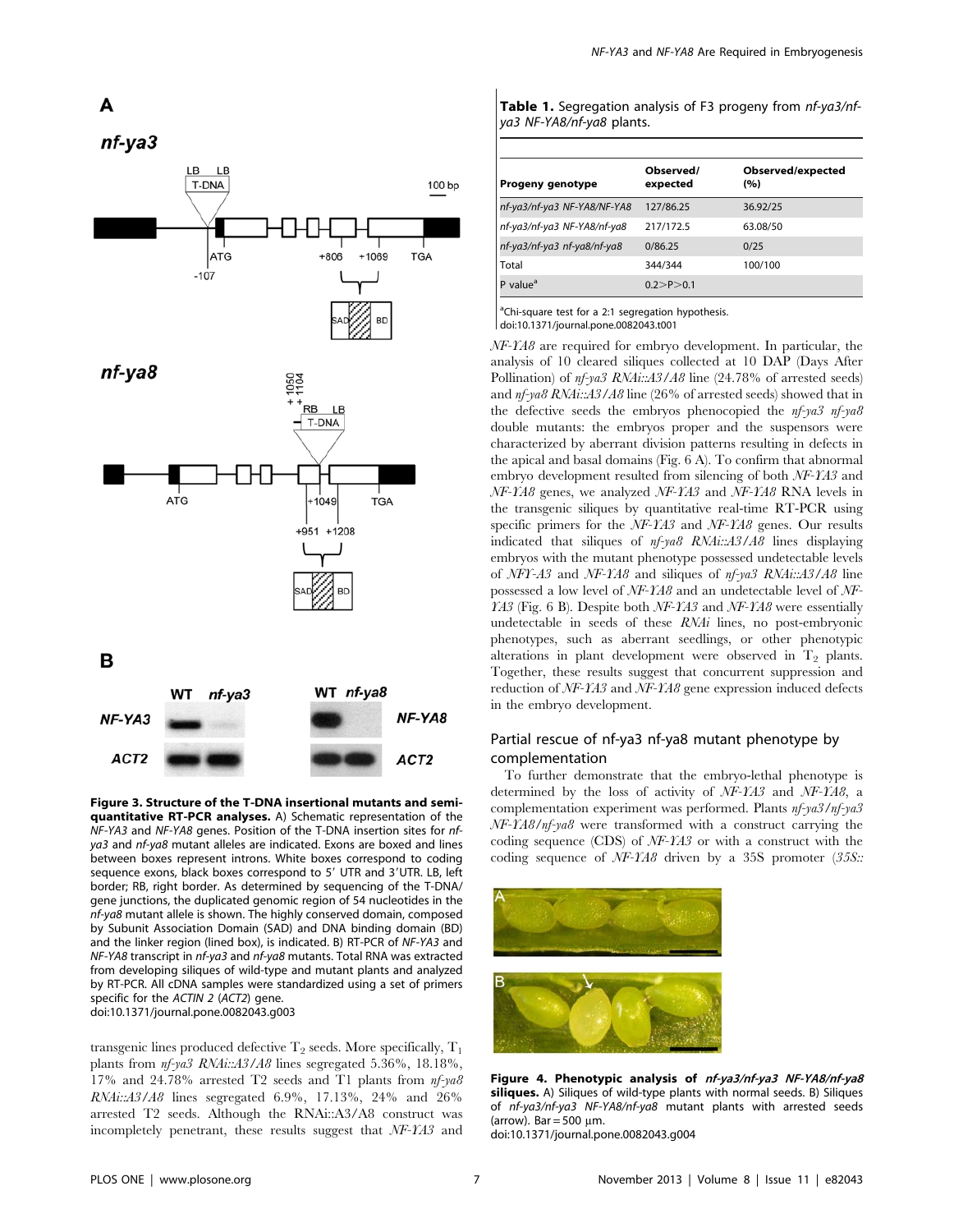Table 2. Percentage of normal and arrested seeds of nf-ya3/ nf-ya3 NF-YA8/nf-ya8 mutant plants.

| Seeds                | Observed/expected | Observed/expected (%) |
|----------------------|-------------------|-----------------------|
| normal               | 1726/1704         | 75.97/75              |
| arrested             | 546/568           | 24.03/25              |
| <b>Total</b>         | 2272/2272         | 100/100               |
| P value <sup>a</sup> | 0.5 > P > 0.2     |                       |

<sup>a</sup>Chi-square test for a 3:1 phenotypic segregation hypothesis. doi:10.1371/journal.pone.0082043.t002

CDS-NF-YA3 and 35S::CDS-NF-YA8). Primary T1 transformants were identified by kanamycin (KAN) selection, whereas the genotype and the presence of the complementation construct were determined by PCR.

We identified twenty-five  $n f$ -ya3/nf-ya3 NF-YA8/nf-ya8  $T_1$  plants that contained the complementation construct 35S::CDS-NF-YA3. These plants were grown to maturity and siliques analysed to identify complemented lines. In particular, if only one copy of the complementation construct had inserted, fully complemented lines should show 6.25% (1/16) of arrested seeds, whereas partially complemented lines should show a percentage of arrested seeds between 6.25% and 25%. In the case of two copies of the construct, the arrested seeds of fully complemented lines should be 1.56% (1/64), whereas in partially complemented lines the percentage of arrested seeds should be between 1.56% and 25%. Non-complemented lines would show 25% of arrested seeds. We identified four lines that showed various levels of partial complementation (Table 3). Segregation analysis for kanamycin resistance indicated that three lines had two copies of the 35S::CDS-NF-YA3 construct (KANR:KANS, 15:1) and showed 7.5%, 13.71%, 17.53% of arrested seeds, respectively. One line, with one copy of the construct (KAN<sup>R</sup>:KAN<sup>S</sup>, 3:1), showed 14.29% of arrested seeds.

For all four lines, we then isolated by kanamycin selection nf- $\gamma a3/nf-\gamma a3NF-Ma8/nf-\gamma a8$  T<sub>2</sub> plants homozygous for the complementation construct. Siliques of  $nf$ -ya3/nf-ya3 NF-YA8/nf-ya8  $T_3$ plants showed a percentage of arrested seeds lower than 25%, confirming a partial complementation. Green seedlings of these four lines  $(T_4$  generation) were analysed by PCR, which showed that some of them were indeed nf-ya3 nf-ya8 double mutants. These results suggest that the introduced construct 35S::CDS-NF-YA3 can partially complement the embryo arrested phenotype.

The same complementation experiment was performed using the 35S::CDS-NF-YA8 construct to transform nf-ya3/nf-ya3 NF- $\textit{YA8/nf-ya8}$  plants. Sixty independent KAN-resistant T<sub>1</sub> lines were isolated and four of them showed various levels of partial complementation (Table 4). Lines 16 and 21 carried one copy of the 35S::CDS-NF-YA8 construct and showed 18.38% and 18.86%



Figure 5. Defects in embryogenesis in nf-ya3 nf-ya8 double mutants. Nomarski images of nf-ya3/nf-ya3 NF-YA8/nf-ya8 siliques collected at different stages. Cleared wild-type or nf-ya3/nf-ya3 NF-YA8/nf-ya8 seeds (A,C,E,G,I,K,M,O,Q) and nf-ya3/nf-ya3 nf-ya8/nf-ya8 mutant seeds (B,D,F,H,J,L,N,P,R). (A,B) 4-cell stage, (C,D) 8-cell stage, (E,F) 32-cell stage, (G,H) globular stage, (I–J) mid-heart stage, (K–L) late-heart stage, (M,N) torpedo stage, (O,P) late-torpedo stage, (Q,R) cotyledon stage. Arrow indicates cells that have undergone abnormal division. Bars = 10 µm. doi:10.1371/journal.pone.0082043.g005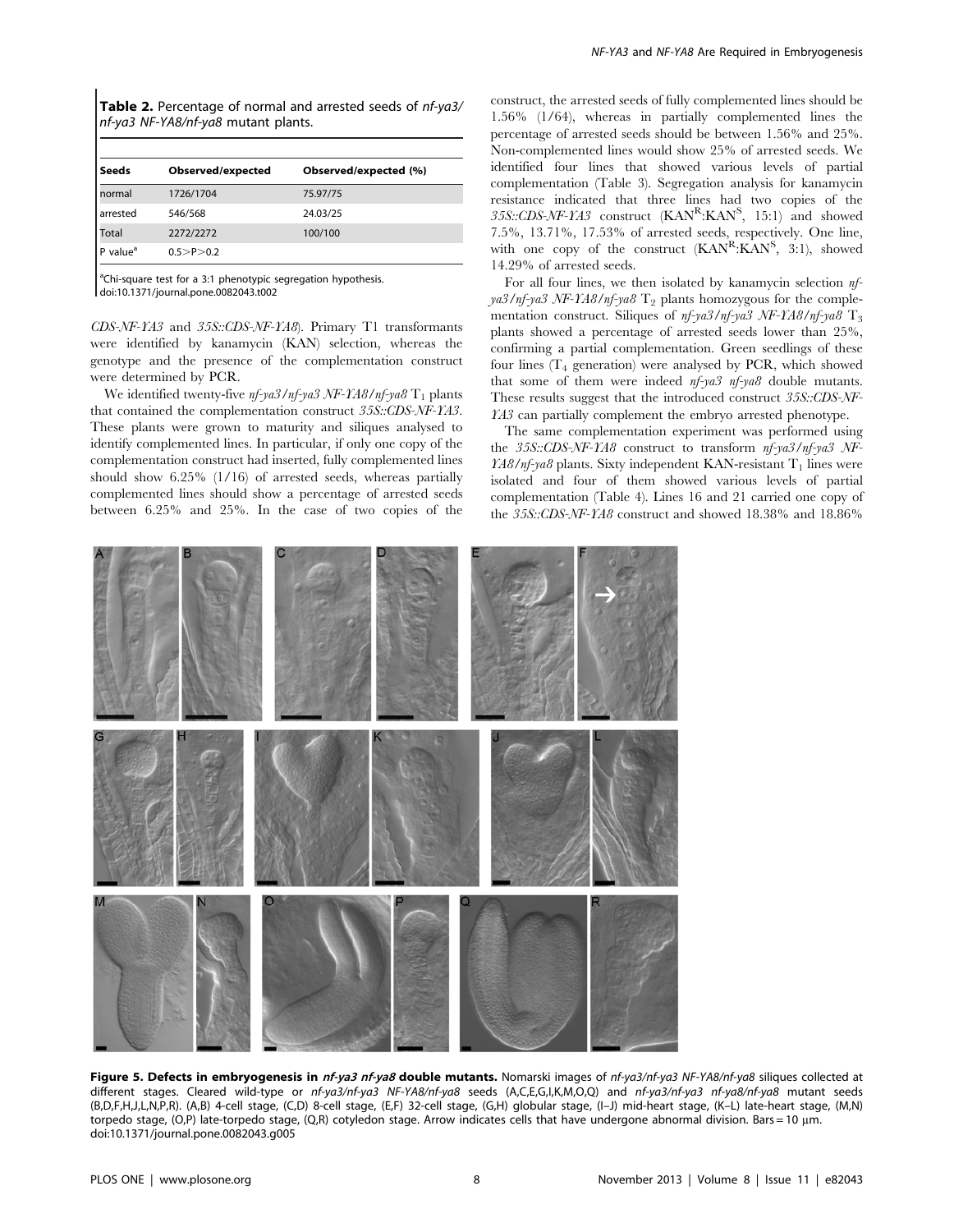

Figure 6. Phenotype of RNAi::A3/A8 embryos and quantitative real-time RT-PCR analyses. (A) Cleared seeds viewed with Nomarski optics. Wild-type embryo at cotyledon stage and defective arrested embryos present in the same siliques at 10 DAP from nf-ya3 RNAi::A3/A8 and  $nf$ -ya8 RNAi::A3/A8 lines. Bars = 50  $\mu$ m. (B) Expression levels of NF-YA3 and NF-YA8 genes in RNAi::A3/A8 lines. Total RNAs were extracted from siliques of wild-type and of nf-ya3 RNAi::A3/A8 and nf-ya8 RNAi::A3/ A8 plants and analyzed by real time RT-PCR. Wild type siliques were used as calibrator for relative expression levels for each gene analyzed. Bars represent standard deviations of measurements performed in triplicate in three biological replicates. doi:10.1371/journal.pone.0082043.g006

of arrested seeds, respectively. Two copies were inserted in lines 34 and 52, that showed a reduction to 18.72% and 18.93% arrested seeds, respectively. Also in this case, for all four lines we then isolated by kanamycin selection  $nf$ -ya3/nf-ya3 NF-YA8/nf-ya8 T<sub>2</sub> plants homozygous for the complementation construct. The analysis of siliques from  $nf$ -ya3/nf-ya3 NF-YA8/nf-ya8  $T_3$  plants indicated that lines 16, 21 and 52 were partially complemented. Also in this case, PCR analysis confirmed that some of  $T_4$  plants were nf-ya3 nf-ya8 double mutants. Interestingly, in line 34 which carried two copies of the complementation construct, siliques showed 100% normal seeds. No post-embryonic phenotypes, such as aberrant seedlings, or other phenotypic alterations in plant development were observed in complemented plants. These data indicate that the complementation construct was able to partially rescue the arrested embryos and that in only one line the 35S::CDS-NF-YA8 construct was sufficient to fully complement the embryo lethality.

In parallel, transgenic plants overexpressing NF-YA3 or NF-YA8 were obtained by transforming the wild-type plants with the same constructs used for the complementation. RT-PCR showed that the NF-YA3 or NF-YA8 transcript levels in overexpression lines were higher than in wild-type (Fig. 7). Phenotypic analysis and detailed morphological analysis of these overexpression lines carried out by Nomarski microscopy did not reveal morphological defects in seedlings or plant development and in ovule, pollen and embryo development (data not shown).

## Auxin response is altered in the nf-ya3 nf-ya8 embryos

Defective cell division plans in  $n f$ -ya3  $n f$ -ya8 embryos raised the question whether auxin response was affected in  $nf$ -ya3 nf-ya8 embryos. To address this question, we crossed the auxin response marker line DR5rev::GFP to nf-ya3/nf-ya3 NF-YA8/nf-ya8 plants. The DR5 synthetic auxin-responsive promoter is used to visualize the spatial pattern of auxin response and indirectly the auxin distribution and it is specifically active from the early embryo stages [43]. Our analysis revealed that in wild-type embryos GFP signal was restricted to the developing proembryo (Fig. 8A), whereas from the 32-cell globular stage onwards it was restricted to the hypophyseal region (Fig. 8 B). No GFP signal was detected in nf-ya3 nf-ya8 defective embryos (Fig. 8 E), whereas normal GFP signal was detected in earlier stages (Fig. 8D). Furthermore, in wild-type embryos at later stages GFP signal was highly detected in the tips of the developing cotyledons and in the provascular strands (Fig. 8 C), whereas again no GFP signal was observed in nfya3 nf-ya8 embryos at later stages showing aberrant cell divisions and development (Fig. 8 F). We can conclude that defects in the nfya3 nf-ya8 embryos are associated to a defective auxin response.

# **Discussion**

# NF-YA3 and NF-YA8 are functionally redundant regulators of embryo development

In this study, using a reverse genetic approach, we have shown that the Arabidopsis NF-YA3 and NF-YA8 control embryo development. The GUS expression analysis of the pNF-YA3::GUS and  $pNF-YAG::GUS$  transgenic lines revealed that both genes are expressed in vegetative and reproductive tissues. In particular, GUS staining was low during pollen and ovule development, whereas it was high during embryo development from the globular embryo stage to the torpedo stage and then decreased in the mature embryo. In situ hybridization essentially confirmed these GUS expression results, except for endosperm, where a clear GUS signal was missing. Since GUS results were obtained by cloning putative NF-YA3 and NF-YA8 promoter regions upstream of the GUS reporter gene, they may not exactly reflect the real expression pattern of genes, because lacking endosperm-specific regulatory elements possibly located in  $3'$  untranslated regions  $(3'UTR)$  or introns not included in the constructs. Interestingly, previous GUS expression analyses from Siefers and colleagues [1]of NF-YA3 and NF-YA8 revealed that GUS staining was undetectable in flowers, in root tips and low in rosette leaves. We suggest that these differences in GUS expression results are due to differences in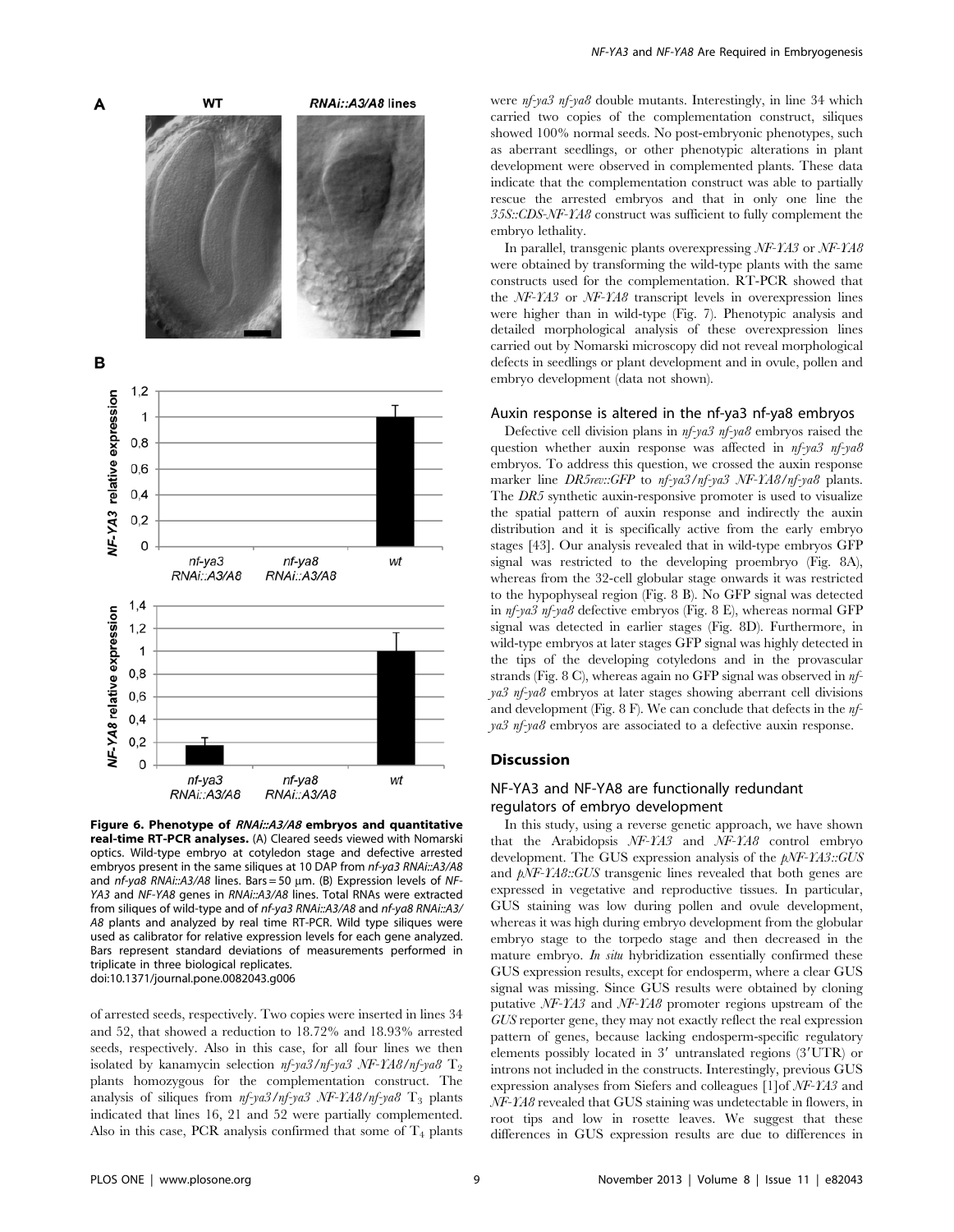|  |  |  | Table 3. Complementation of nf-ya3/nf-ya3 nf-ya8/nf-ya8 double mutants with 35S::CDS-NF-YA3 construct. |
|--|--|--|--------------------------------------------------------------------------------------------------------|
|--|--|--|--------------------------------------------------------------------------------------------------------|

| Progeny phenotype (observed/expected <sup>b</sup> ) |                                    |              |                       |              |                      |                             |
|-----------------------------------------------------|------------------------------------|--------------|-----------------------|--------------|----------------------|-----------------------------|
| $T_1$ line <sup>a</sup>                             | KAN <sup>R</sup> /KAN <sup>S</sup> | Normal seeds | <b>Arrested seeds</b> | <b>Total</b> | P value <sup>c</sup> | Observed arrested seeds (%) |
| l 11                                                | 15:1                               | 74/78.75     | 6/1.25                | 80/80        | P < 0.0001           | 7.5                         |
| 13                                                  | 15:1                               | 258/294.33   | 41/4.67               | 299/299      | P < 0.0001           | 13.71                       |
| l 16                                                | 15:1                               | 160/190.97   | 34/3.03               | 194/194      | P < 0.0001           | 17.53                       |
| 48                                                  | 3:1                                | 126/137.81   | 21/9.19               | 147/147      | P < 0.0001           | 14.29                       |

<sup>a</sup>nf-ya3/nf-ya3 NF-YA8/nf-ya8 T1 plants carrying the 35S::CDS-NF-YA3 complementation construct.<br><sup>b</sup>Arrosted coods expected in case of full complementation

**PArrested seeds expected in case of full complementation.** 

c Chi-square test for 1/16 (one copy of construct inserted) and 1/64 (two copies of construct inserted) segregation hypothesis.

doi:10.1371/journal.pone.0082043.t003

the promoter::GUS fusions used. For NF-YA3, the promoter region used by Siefers and colleagues [1] was 995 bp from ATG, whereas we used a longer putative promoter (1995 bp from ATG) corresponding to the entire upstream intergenic region. For NF-YA8, both promoters included the entire intergenic region including the 3'UTR of the upstream gene, but there was a subtle difference in length (995 bp vs 1000 bp), that may be relevant. Since our in situ analyses essentially confirmed the GUS expression results presented here, we concluded that the genomic region upstream of the start codon fused to the GUS reporter gene contained all the regulatory sequences essential for the gene expression of NF-YA3 and NF-YA8, except those for endosperm expression, and that the genes may have an hypothetical function during embryo development.

Identification of the factors that control embryogenesis is of significant interest, since they are essential to produce a viable plant with a normal phenotype under diverse conditions. Therefore, several large-scale screenings have been performed to identify these factors [59]. Embryo mutants are typically identified using two criteria: reduced seed set and segregation distortion [60]. The nf-ya3 and nf-ya8 single mutants did not show any phenotypic defect and the segregation analyses revealed that the observed genotypic ratios were not statistically different from the expected. However, in the siliques produced by nf-ya3/nf-ya3 NF-YA8/nf-ya8 plants we observed a number of arrested seeds higher than in wildtype plants and the segregation of nf-ya3/nf-ya3 NF-YA8/NF-YA8 versus nf-ya3/nf-ya3 NF-YA8/nf-ya8 genotypic classes was 1:2, whereas the double mutants were totally absent. Detailed analysis of siliques produced by nf-ya3/nf-ya3 NF-YA8/nf-ya8 plants showed that 25% of the seeds were arrested and this percentage correlated with the double mutant genotypic class. The fact that neither single mutant displayed a phenotype, while the  $nf$ -ya3  $nf$ -ya8 double mutant was embryo lethal, implies that NF-YA3 and

NF-YA8 are functionally redundant, which is not surprising considering the high homology they share and that these genes lie within segmental chromosomal duplications. Taken together, these results indicate that NF-YA3 and NF-YA8 have an essential function during embryogenesis.

# NF-YA3 and NF-YA8 are required for early embryogenesis

The morphological analysis performed by Nomarski microscopy on siliques produced by nf-ya3/nf-ya3 NF-YA8/nf-ya8 plants revealed the specific role of NF-YA3 and NF-YA8 during embryo development. In particular all the arrested seeds analysed contained abnormal embryos, in which the division plan of cells and number of cells in proembryo and suspensor were incorrect. Therefore, the mutant embryo showed an abnormal division of the uppermost region of the suspensor close to the proembryo (i.e. the hypophysis cell). These morphological defects suggests that NF-YA3 and NF-YA8 have a role during early embryogenesis.

In plants, axis formation involves the signaling molecule auxin, a plant hormone that has a gradient of accumulation and distribution during the time of development and that is responsible for structural plant organization and for correct plan determination [61]. PINFORMED-dependent asymmetric auxin efflux and the maintenance of normal auxin gradients within the embryo are necessary for the correct apical-basal axis determination in the embryo [39]. PIN1 and PIN7 localization correlated with the apical-basal auxin gradients during early embryogenesis. After zygotic division, auxin flux is initially directed up into the apical cell by PIN, that localizes to the apical end of the basal daughter cell; moreover, PIN1 marks the apical cell and the proembryo cell boundaries in a non-polar fashion. At the 32-cell stage, auxin undergoes apical-to-basal transport; it is transported into the

Table 4. Complementation of nf-ya3/nf-ya3 nf-ya8/nf-ya8 double mutants with 35S::CDS-NF-YA8 construct.

|                         |                                    |              | Progeny phenotype (observed/expected <sup>b</sup> ) |              |                      |                             |
|-------------------------|------------------------------------|--------------|-----------------------------------------------------|--------------|----------------------|-----------------------------|
| $T_1$ line <sup>a</sup> | KAN <sup>R</sup> /KAN <sup>S</sup> | Normal seeds | <b>Arrested seeds</b>                               | <b>Total</b> | P value <sup>c</sup> | Observed arrested seeds (%) |
| l 34                    | 15:1                               | 178/215.58   | 41/3.42                                             | 219/219      | P < 0.0001           | 18.72                       |
| 52                      | 15:1                               | 167/202.78   | 39/3.22                                             | 206/206      | P < 0.0001           | 18.93                       |
| l 16                    | 3:1                                | 182/209.06   | 41/13.94                                            | 223/223      | P < 0.0001           | 18.38                       |
| 121                     | 3:1                                | 185/213.75   | 43/14.25                                            | 228/228      | P < 0.0001           | 18.86                       |

<sup>a</sup>nf-ya3/nf-ya3 NF-YA8/nf-ya8 T1 plants carrying the 35S::CDS-NF-YA8 complementation construct.<br><sup>b</sup>Arrosted coods expected in case of full complementation

**b**Arrested seeds expected in case of full complementation.

c Chi-square test for 1/16 (one copy of construct inserted) and 1/64 (two copies of construct inserted) segregation hypothesis.

doi:10.1371/journal.pone.0082043.t004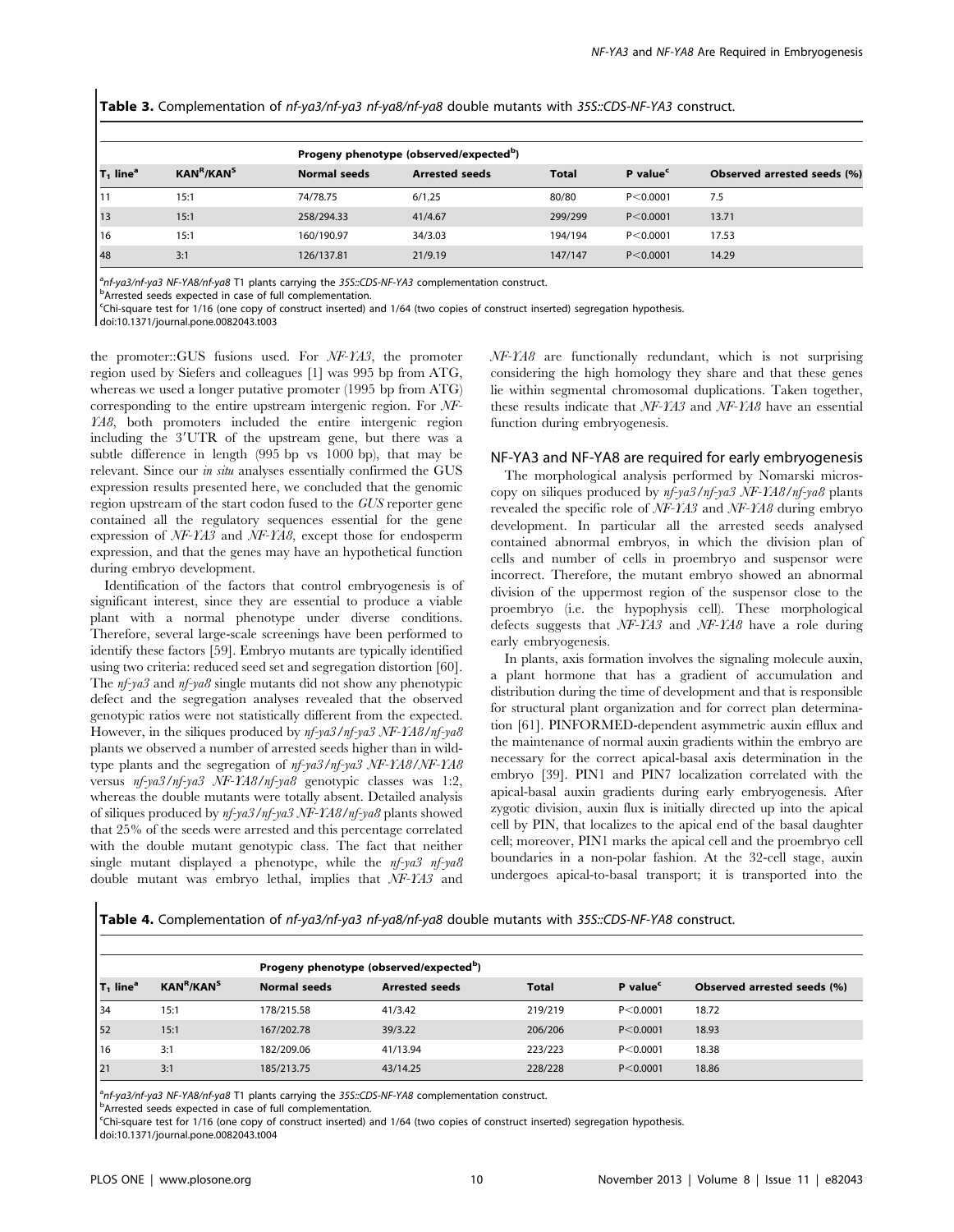

Figure 7. RT-PCR of NF-YA3 and NF-YA8 transcripts in 35S::NF-YA3 and 35S::NF-YA8. RT-PCR analysis showing transcript levels of NF-YA3 and NF-YA8 in developing siliques of transgenic and wild-type plants. PCR products were blotted and hybridized with gene-specific random primed probes. The ACTIN 2 (ACT2) gene was used as a control. doi:10.1371/journal.pone.0082043.g007

future hypophysis and this event is marked by the shift of PIN1 localization in the basal membranes of the provascular cells facing the hypophysis and by the reversal of PIN7 polarity in the basal ends of suspensor cells. Mild defects at the basal embryo pole were observed in the pin1 mutant. In pin7 mutants the embryos fail to establish the apical-basal auxin gradient and the specification of the apical daughter cell of the zygote is compromised because there is a horizontal instead of vertical division. In most cases, the defects are confined to the lower region of the proembryo and in some cases two proembryos developed on top of each other: the lower maintained the morphology of the suspensor and the limit between apical and basal structures was not defined. At the globular stage pin7 mutant shows a recovery of normal phenotype; then, the defects are confined to the basal part of the embryo. Other PIN genes are expressed during embryogenesis; PIN3 in the basal pole of the heart stage embryo and PIN4 in the basal pole of the globular stage embryo after reversal of the gradient, that is in the progeny cells of the hypophysis and in the provascular initial cells of the root meristem. These genes are redundant and the recovery of pin7 corresponds with PIN1 basal localization, PIN4 expression and reversal of auxin gradient. Interestingly, pin1 pin3 pin4 pin7 mutants failed to be recovered and showed serious defects in apical-basal embryo axis determination producing aberrant filamentous globular embryos [43].

Promoter-reporter gene studies using  $DR5rev::GFP$  revealed that the GFP signal was completely absent in nf-ya3 nf-ya8 defective embryos, except at proembryo stage when they displayed a normal embryo phenotype. These findings suggest that mutations in NF-YA3 and NF-YA8 may interfere with auxin response in the embryos. In particular, a first possibility is that the inhibition and/ or alteration of specific cell divisions in the proembryo and in the suspensor may affect the auxin transport by PIN carriers, leading to embryo patterning defects. In order to validate this hypothesis it will be necessary to check the correct localization of PIN proteins in the mutant embryos. A second possibility is that the  $NF-<sup>T</sup>$  and PIN genes could have a relationship during early stages of embryo development. The NF-YA3 and NF-YA8 redundant subunits may form equivalent NF-Y complexes with NF-YB and NF-YC subunits [17,62], which could directly or indirectly regulate the expression of PIN genes, thus controlling the regulation of directional auxin transport implicated in embryo developmental processes. Further studies will be necessary to understand whether  $NF-<sup>T</sup>$  and PIN genes may act together in the determination of the auxin distribution in developing embryos.



Figure 8. Expression pattern of DR5rev::GFP in wild-type and nf-ya3 nf-ya8 embryo. (A,B,C) DR5rev::GFP expression in wild-type embryos. Embryo at proembryo stage (A), globular stage (B) and at cotyledon stage (C). (D,E,F) DR5rev::GFP expression in nf-ya3 nf-ya8 defective embryos. Confocal laser scanning images; bars =  $25 \mu m$ . doi:10.1371/journal.pone.0082043.g008

# Complementation and RNAi experiments showed that NF-YA3 and NF-YA8 are required from the globular stage of embryo development

The complementation experiment performed on nf-ya3/nf-ya3 NF-YA8/nf-ya8 plants revealed that the 35S::CDS-NF-YA3 construct can partially rescue the arrested phenotype of nf-ya3 nf-ya8 mutant embryos. Similarly, when we used the 35S::CDS-NF-YA8 construct to complement nf-ya3 nf-ya8 double mutants, we found three partially complemented lines and one line fully complemented, showing siliques with totally normal seeds. The partial complementation may be due to a low efficient expression of the CaMV 35S promoter during the early stages of embryo development. The 35S promoter has been previously used to complement embryo lethal mutants in Arabidopsis [63–65]. However, it was reported that the CaMV 35S promoter is not active in globular stage embryos, but it is activated in the heart stage embryo [62,66,67]. Possibly, a better complementation experiment would be achieved by using the endogenous NF-YA3 and NF-YA8 putative promoters or the RPS5A promoter [68]. Nonetheless, in this work we showed that overexpressing NF-YA3/NF-YA8 under the 35S promoter was sufficient to partially rescue nf-ya3 nf-ya8 abnormal globular embryos, thus suggesting that NF-YA3 and NF-YA8 are required from the globular stage of embryo development, since abnormal cell division plans can be already observed at the early globular stage. This hypothesis is supported by the GUS expression experiment and the in situ analyses, showing that NF-YA3 and NF-YA8 are already expressed at low levels in the early-globular stage and at higher levels in the globular-heart stage of embryo development.

Interestingly, the suppression of NF-YA3 and NF-YA8 gene expression by RNAi experiments confirmed the complementation results. The RNAi construct showed incomplete penetrance probably because, also in this case, it is controlled by the 35S promoter, the same used for complementation analyses. The small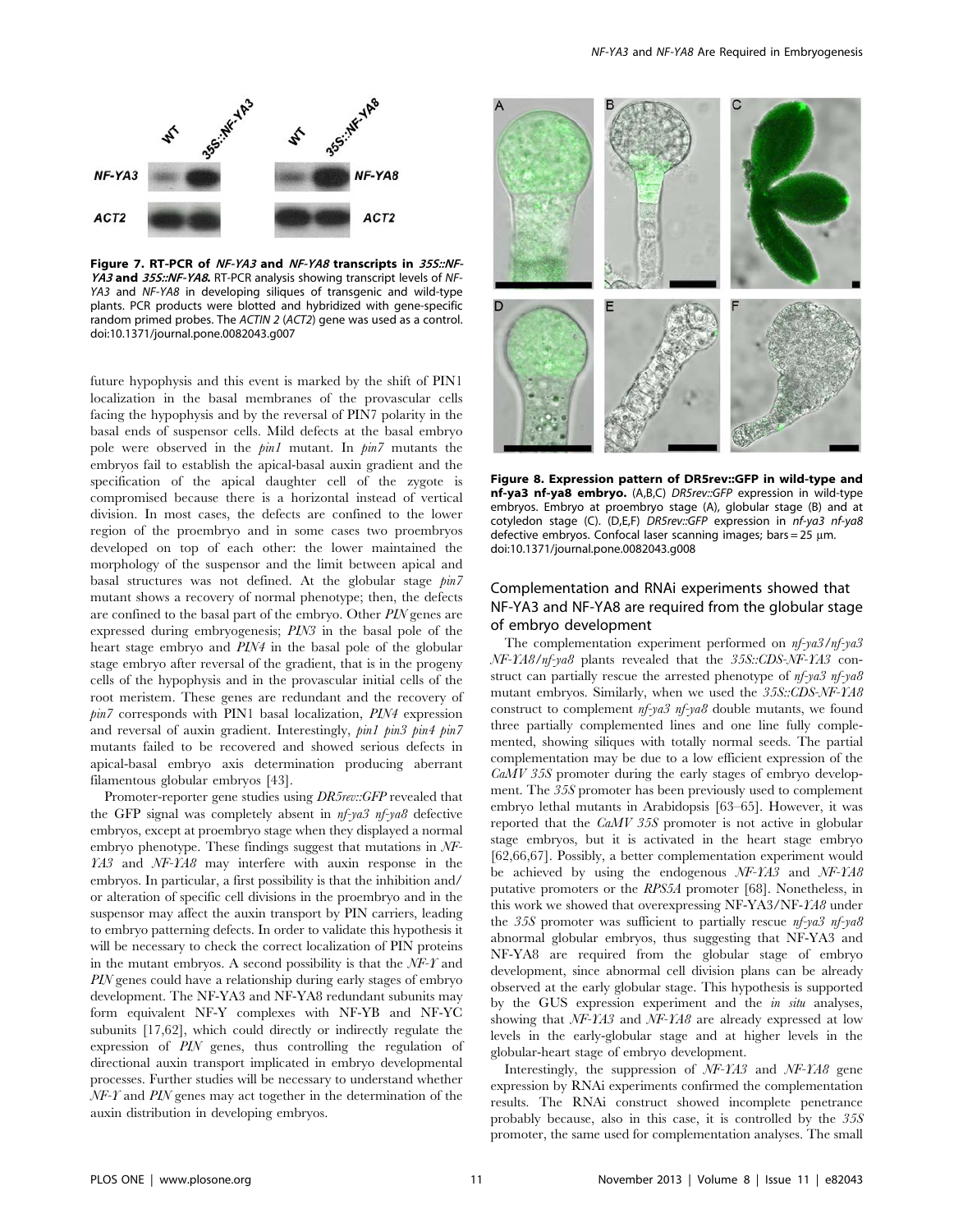fraction of RNAi transgenic lines showing embryo defects likely reflects the weak activity of 35S promoter in globular embryo stages. However, although not all embryos of RNAi::A3/A8 transgenic plants were arrested, we showed that the suppression of the two NF-YA genes produced defective embryos with mutant phenotypes similar to those of T-DNA insertional double mutant embryos. Moreover, results obtained from quantitative real-time RT-PCR are in agreement with this conclusion. Analysis of RNAi::A3/A8 lines showed that, in transgenic siliques, the absence or high reduction of NF-YA3 and NF-YA8 endogenous transcripts, respectively, are necessary and sufficient to obtain abnormal globular embryos.

## Conclusions

Our results show that  $NF-YA3$  and  $NF-YA8$  are functionally redundant genes required for Arabidopsis early embryogenesis. In particular, we have shown that the  $nf$ -ya3  $nf$ -ya8 embryos have an irregular globular shape showing defects in cell divisions in both embryo proper and suspensor. We also found that mutations in both NF-YA3 and NF-YA8 affect the auxin response in early developing embryo, known to be involved in embryo axis establishment by its polar transport. Finally, complementation

#### References

- 1. Siefers N, Dang KK, Kumimoto RW, Bynum WE, Tayrose G, et al. (2009) Tissue-Specific Expression Patterns of Arabidopsis NF-Y Transcription Factors Suggest Potential for Extensive Combinatorial Complexity. Plant Physiology 149: 625–641.
- 2. Remenyi A, Scholer HR, Wilmanns M (2004) Combinatorial control of gene expression. Nature Structural & Molecular Biology 11: 812–815.
- 3. Singh KB (1998) Transcriptional regulation in plants: The importance of combinatorial control. Plant Physiology 118: 1111–1120.
- 4. Wolberger C (1998) Combinatorial transcription factors. Current Opinion in Genetics & Development 8: 552–559.
- 5. Bucher P (1990) Weight matrix descriptions of 4 eukaryotic RNA polymerase-II promoter elements derived from 502 unrelated promoter sequences. Journal of Molecular Biology 212: 563–578.
- 6. Mantovani R (1998) A survey of 178 NF-Y binding CCAAT boxes. Nucleic Acids Research 26: 1135–1143.
- 7. Schade B, Hubert V, Andre C, Luger P, Fuhrhop JH (1997) Crystal structures of the even and odd bolaform amino acid derivatives (11-N- benzyloxycarbonyl-Lalanyl aminoundecanoyl)-L-alanyl benzyl ester and (12-N- benzyloxycarbonyl-L-alanyl aminododecanoyl)-L-alanyl benzyl ester. Journal of Peptide Research 49: 363–368.
- 8. Luger K, Mader AW, Richmond RK, Sargent DF, Richmond TJ (1997) Crystal structure of the nucleosome core particle at 2.8 angstrom resolution. Nature 389: 251–260.
- 9. Frontini M, Imbriano C, Manni I, Mantovani R (2004) Cell cycle regulation of NF-YC nuclear localization. Cell Cycle 3: 217–222.
- 10. Steidl S, Tuncher A, Goda H, Guder C, Papadopoulou N, et al. (2004) A single subunit of a heterotrimeric CCAAT-binding complex carries a nuclear localization signal: Piggy back transport of the pre-assembled complex to the nucleus. Journal of Molecular Biology 342: 515–524.
- 11. Goda H, Nagase T, Tanoue S, Sugiyama J, Steidl S, et al. (2005) Nuclear translocation of the heterotrimeric CCAAT binding factor of Aspergillus oryzae is dependent on two redundant localising signals in a single subunit. Archives of Microbiology 184: 93–100.
- 12. Tuncher A, Sprote P, Gehrke A, Brakhage AA (2005) The CCAAT-binding complex of eukaryotes: Evolution of a second NLS in the HapB subunit of the filamentous fungus Aspergillus nidulans despite functional conservation at the molecular level between yeast, A. nidulans and human. Journal of Molecular Biology 352: 517–533.
- 13. Mantovani R (1999) The molecular biology of the CCAAT-binding factor NF-Y. Gene 239: 15–27.
- 14. Gusmaroli G, Tonelli C, Mantovani R (2001) Regulation of the CCAATbinding NF-Y subunits in Arabidopsis thaliana. Gene 264: 173–185.
- 15. Gusmaroli G, Tonelli C, Mantovani R (2002) Regulation of novel members of the Arabidopsis thaliana CCAAT-binding nuclear factor Y subunits. Gene 283: 41–48.
- 16. Petroni K, Kumimoto RW, Gnesutta N, Calvenzani V, Fornari M, et al. (2012) The Promiscuous Life of Plant NUCLEAR FACTOR Y Transcription Factors. Plant Cell 24: 4777–4792.
- 17. Calvenzani V, Testoni B, Gusmaroli G, Lorenzo M, Gnesutta N, et al. (2012) Interactions and CCAAT-Binding of Arabidopsis thaliana NF-Y Subunits. PloS one 7.

and RNA interference experiments demonstrated that NF-YA3 and NF-YA8 are new functionally redundant genes specifically required from the globular stage of embryo development.

#### Supporting Information

Figure S1 In situ analyses using NF-YA3 and NF-YA8 sense probes in developing flower and seed. No hybridization signal was detected in developing flowers (A, C) and embryo at 10 DAP (B, D) using  $NF-YAS$  (A, B) and  $NF-YAS$  (C, D) sense probes. Bars  $= 50 \mu m$ . (TIF)

#### Acknowledgments

We thank L. Colombo, M. Kater and D. Horner for helpful discussions, F. Fornara for letting us using his microscope for Nomarski analyses, M. Riboni and E. Moroni for helping with some experiments.

#### Author Contributions

Conceived and designed the experiments: CT KP. Performed the experiments: MF VC. Analyzed the data: SM CT KP. Contributed reagents/materials/analysis tools: CT. Wrote the paper: MF KP.

- 18. Lotan T, Ohto M, Yee KM, West MAL, Lo R, et al. (1998) Arabidopsis LEAFY COTYLEDON1 is sufficient to induce embryo development in vegetative cells. Cell 93: 1195–1205.
- 19. Kwong RW, Bui AQ, Lee H, Kwong LW, Fischer RL, et al. (2003) LEAFY COTYLEDON1-LIKE defines a class of regulators essential for embryo development. Plant Cell 15: 5–18.
- 20. Nelson DE, Repetti PP, Adams TR, Creelman RA, Wu J, et al. (2007) Plant nuclear factor Y (NF-Y) B subunits confer drought tolerance and lead to improved corn yields on water-limited acres. Proceedings of the National Academy of Sciences of the United States of America 104: 16450–16455.
- 21. Warpeha KM, Upadhyay S, Yeh J, Adamiak J, Hawkins SI, et al. (2007) The GCR1, GPA1, PRN1, NF-Y signal chain mediates both blue light and abscisic acid responses in Arabidopsis. Plant Physiology 143: 1590–1600.
- 22. Ballif J, Endo S, Kotani M, MacAdam J, Wu Y (2011) Over-expression of HAP3b enhances primary root elongation in Arabidopsis. Plant Physiology and Biochemistry 49: 579–583.
- 23. Yamamoto A, Kagaya Y, Toyoshima R, Kagaya M, Takeda S, et al. (2009) Arabidopsis NF-YB subunits LEC1 and LEC1-LIKE activate transcription by interacting with seed-specific ABRE-binding factors. Plant Journal 58: 843–856.
- 24. Kumimoto RW, Adam L, Hymus GJ, Repetti PP, Reuber TL, et al. (2008) The Nuclear Factor Y subunits NF-YB2 and NF-YB3 play additive roles in the promotion of flowering by inductive long-day photoperiods in Arabidopsis. Planta 228: 709–723.
- 25. Kumimoto RW, Zhang Y, Siefers N, Holt BF, III (2010) NF-YC3, NF-YC4 and NF-YC9 are required for CONSTANS-mediated, photoperiod-dependent flowering in Arabidopsis thaliana. Plant Journal 63: 379–391.
- 26. Hackenberg D, Keetman U, Grimm B (2012) Homologous NF-YC2 Subunit from Arabidopsis and Tobacco Is Activated by Photooxidative Stress and Induces Flowering. International Journal of Molecular Sciences 13: 3458–3477.
- 27. Mu J, Tan H, Hong S, Liang Y, Zuo J (2013) Arabidopsis Transcription Factor Genes NF-YA1, 5, 6, and 9 Play Redundant Roles in Male Gametogenesis, Embryogenesis, and Seed Development. Molecular Plant 6: 188–201.
- 28. Li W-X, Oono Y, Zhu J, He X-J, Wu J-M, et al. (2008) The Arabidopsis NFYA5 transcription factor is regulated transcriptionally and posttranscriptionally to promote drought resistance. Plant Cell 20: 2238–2251.
- 29. Liu J-X, Howell SH (2010) bZIP28 and NF-Y Transcription Factors Are Activated by ER Stress and Assemble into a Transcriptional Complex to Regulate Stress Response Genes in Arabidopsis. Plant Cell 22: 782–796.
- 30. West MAL, Harada JJ (1993) Embryogenesis in higher-plants- an overview. Plant Cell 5: 1361–1369.
- 31. Goldberg RB, Depaiva G, Yadegari R (1994) Plant embryogenesis-zygote to seed. Science 266: 605–614.
- 32. Mansfield SG, Briarty LG (1991) Early embryogenesis in Arabidopsis thaliana.2. The developing embryo. Canadian Journal of Botany-Revue Canadienne De Botanique 69: 461–476.
- 33. Mansfield SG, Briarty LG, Erni S (1991) Early embryogenesis in arabidopsis thaliana. 1. The mature embryo sac. Canadian Journal of Botany-Revue Canadienne De Botanique 69: 447–460.
- 34. Jurgens G (2001) Apical-basal pattern formation in Arabidopsis embryogenesis. Embo Journal 20: 3609–3616.